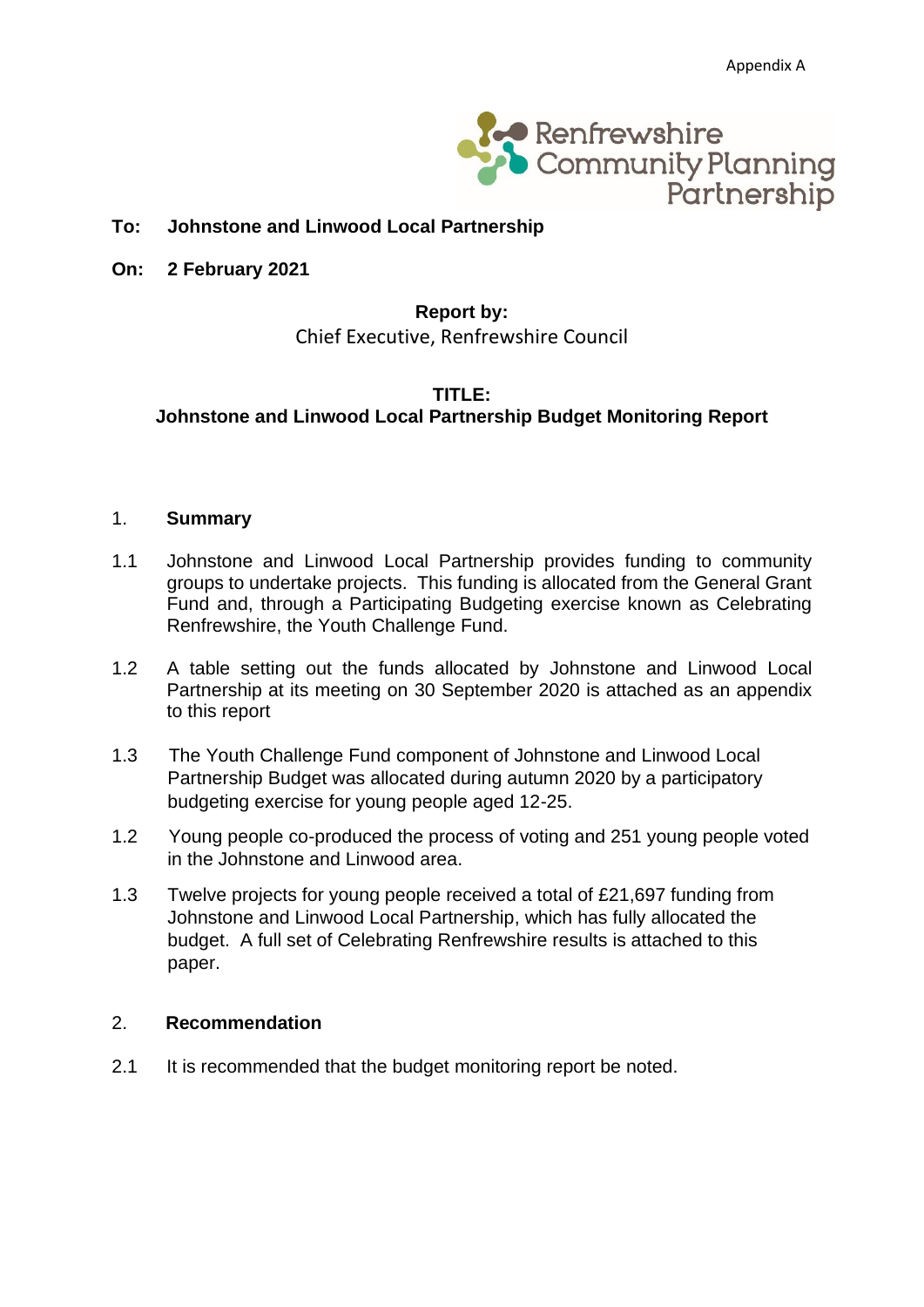|                                                                        |                  |               |                                    | <b>Funds</b>   |            |
|------------------------------------------------------------------------|------------------|---------------|------------------------------------|----------------|------------|
| <b>ORGANISATION</b>                                                    | <b>Grant Ref</b> | <b>Budget</b> | <b>Funds</b><br><b>Applied For</b> | <b>Awarded</b> | Over/Under |
|                                                                        |                  |               |                                    |                |            |
|                                                                        |                  | £             | £                                  | £              | £          |
|                                                                        |                  |               |                                    |                |            |
| <b>General Fund</b>                                                    |                  |               |                                    |                |            |
| <b>Budget 2020-21</b>                                                  |                  | £47,044.00    |                                    |                |            |
|                                                                        |                  |               |                                    |                |            |
| <b>Members</b><br><b>Expenses</b><br>14<br><b>Members</b>              |                  |               |                                    | £700.00        |            |
|                                                                        |                  |               |                                    |                |            |
| <b>Greensyde Carers</b>                                                | <b>FR1057</b>    |               | £300.00                            | £202.65        |            |
| <b>Paisley &amp; District Battalion</b>                                | <b>FR1111</b>    |               | £500.00                            | £337.74        |            |
| <b>Toddle Tots CiC</b>                                                 | FR1092           |               | £1,150.00                          | £776.81        |            |
| <b>Paisley YMCA</b>                                                    | FR1191           |               | £1,196.00                          | £807.88        |            |
| <b>Shop Mobility</b>                                                   | <b>FR1212</b>    |               | £1,357.00                          | £916.63        |            |
| <b>Johnstone</b><br><b>Dementia</b><br><b>Friendly Community Group</b> | FR1216           |               | £2,837.00                          | £1,916.35      |            |
| Renfrewshire<br><b>Access</b><br>Panel                                 | <b>FR1172</b>    |               | £2,239.32                          | £1,512.62      |            |
| <b>Johnstone Band</b>                                                  | <b>FR1167</b>    |               | £2,555.00                          | £1,725.86      |            |
| <b>Linwood Elderly Forum</b>                                           | FR1069           |               | £2,800.00                          | £1,891.36      |            |
| <b>Fordbank Scout Group</b>                                            | <b>FR1124</b>    |               | £3,674.25                          | £2,481.89      |            |
| The Breastfeeding Network                                              | <b>FR1181</b>    |               | £3,699.48                          | £2,498.94      |            |
| <b>Thorn Primary School</b>                                            | <b>FR1143</b>    |               | £5,000.00                          | £3,377.42      |            |
| <b>Auchenlodment PS &amp; ELC</b>                                      | FR1161           |               | £7,000.00                          | £4,728.39      |            |
| Linwood<br><b>Community</b><br>Council                                 | <b>FR1214</b>    |               | £8,000.00                          | £5,403.87      |            |
| Linwood<br><b>Community</b><br>Council                                 | FR1213           |               | £8,100.00                          | £5,471.42      |            |
| <b>Active Communities</b>                                              | <b>FR1085</b>    |               | £8,910.00                          | £6,018.57      |            |
| Johnstone<br><b>Business</b><br>Consortium                             | FR1112           |               | £5,620.00                          | £3,796.22      |            |
| <b>Home Start Renfrewshire &amp;</b><br>Inverclyde                     | FR1126           |               | £482.75                            |                |            |
| <b>Paisley Sea Cadets</b>                                              | FR1089           |               | £495.00                            |                |            |
| Renfrewshire<br><b>Walking</b><br><b>Network</b>                       | FR1095           |               | £500.00                            |                |            |
| <b>Phoenix Flyers Dog Agility</b><br>Club                              | FR1209           |               | £570.00                            |                |            |
| Eat up                                                                 | FR1043           |               | £579.36                            | £579.00        |            |
| <b>Rainbow Turtle</b>                                                  | FR1073           |               | £750.00                            |                |            |
| Renfrewshire<br>The<br>Toy<br><b>Bank</b>                              | FR1128           |               | £1,215.00                          |                |            |
| <b>Ferguslie Cricket Club</b>                                          | FR1074           |               | £1,500.00                          |                |            |
| <b>Meikleriggs</b><br><b>Cricket</b><br><b>Foundation</b>              | FR1068           |               | £2,000.00                          |                |            |
| <b>The Wynd Centre</b>                                                 | FR1150           |               | £2,000.00                          |                |            |
| <b>Lamont Farm Project</b>                                             | <b>FR1177</b>    |               | £4,000.00                          | £2,000.00      |            |
| <b>Linstone Housing Assoc.</b>                                         | FR1142           |               | £9,175.00                          |                |            |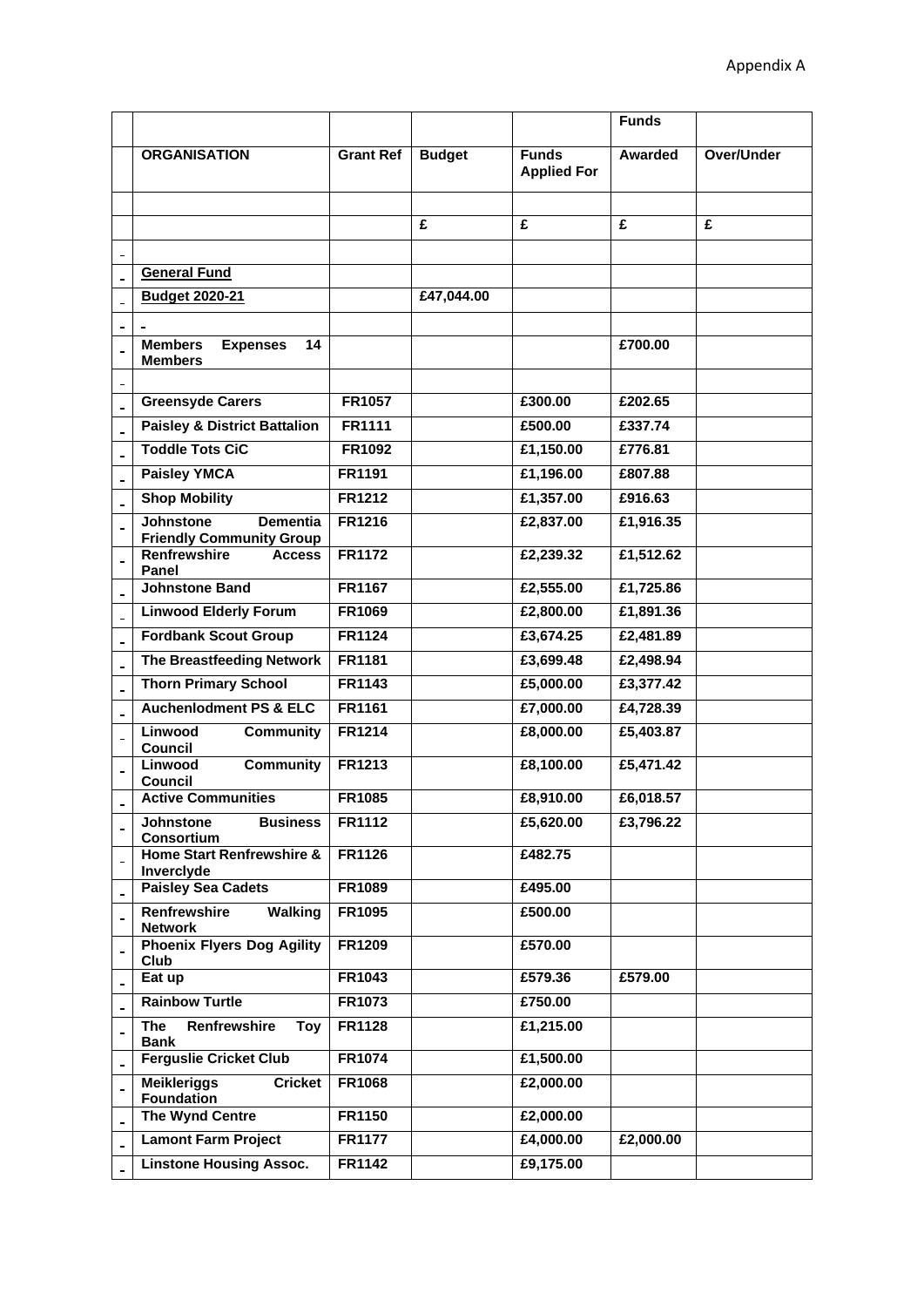|    | <b>Spateston TARA</b>                                      | FR1185           |               | £7,000.00                          |                |            |
|----|------------------------------------------------------------|------------------|---------------|------------------------------------|----------------|------------|
|    | <b>PACE Theatre Co</b>                                     | FR1141           |               | £7,102.00                          |                |            |
| ä, |                                                            |                  |               |                                    |                |            |
|    |                                                            |                  |               |                                    |                |            |
|    |                                                            |                  |               |                                    |                |            |
|    | <b>TOTAL</b>                                               |                  | £47,044.00    | £102,307.16                        | £47,143.6<br>2 | $-£99.62$  |
|    |                                                            |                  |               |                                    |                |            |
|    |                                                            |                  |               |                                    |                |            |
|    |                                                            |                  |               |                                    | <b>Funds</b>   |            |
|    | <b>ORGANISATION</b>                                        | <b>Grant Ref</b> | <b>Budget</b> | <b>Funds</b><br><b>Applied For</b> | Awarded        | Over/Under |
|    |                                                            |                  |               |                                    |                |            |
|    |                                                            |                  | £             | £                                  | £              | £          |
|    |                                                            |                  |               |                                    |                |            |
|    | <b>Celebrating Renfrewshire</b>                            |                  |               |                                    |                |            |
|    | <b>Budget 20-21</b>                                        |                  | £21,697.00    |                                    |                |            |
|    |                                                            |                  |               |                                    |                |            |
|    | <b>Paisley YMCA</b>                                        | CE1002           |               |                                    | £1,500.00      |            |
|    | <b>Sandyflats Tenants</b><br>and<br><b>Residents Assoc</b> | <b>CE1009</b>    |               |                                    | £2,000.00      |            |
|    | Young<br><b>Enterprise</b><br>Renfrewshire                 | CE1016           |               | £2,000.00                          | £1,164.36      |            |
|    | <b>Own Your Bike</b>                                       | CE1017           |               |                                    | £1,982.28      |            |
|    | <b>Afroscot United FC</b>                                  | <b>CE1018</b>    |               | £2,000.00                          | £1,164.36      |            |
|    | <b>Renfrewshire youth Voice</b>                            | <b>CE1025</b>    |               |                                    | £2,000.00      |            |
|    | <b>Youth Interventions</b>                                 | <b>CE1026</b>    |               |                                    | £2,000.00      |            |
|    | <b>Active Communities</b>                                  | <b>CE1030</b>    |               |                                    | £2,000.00      |            |
|    | <b>Fordbank Scout Group</b>                                | CE1034           |               |                                    | £2,000.00      |            |
|    | <b>Always Included</b>                                     | CE1036           |               |                                    | £2,000.00      |            |
|    | <b>Renfrewshire Carers</b>                                 | <b>CE1042</b>    |               |                                    | £1,886.00      |            |
|    | Pachedu                                                    | CE1045           |               |                                    | £2,000.00      |            |
|    |                                                            |                  |               |                                    |                |            |
|    |                                                            |                  |               |                                    |                |            |
|    |                                                            |                  |               |                                    |                |            |
|    | <b>TOTAL</b>                                               |                  | £21,697.00    | £4,000.00                          | £21,697.0<br>0 | £0.00      |
|    |                                                            |                  |               |                                    |                |            |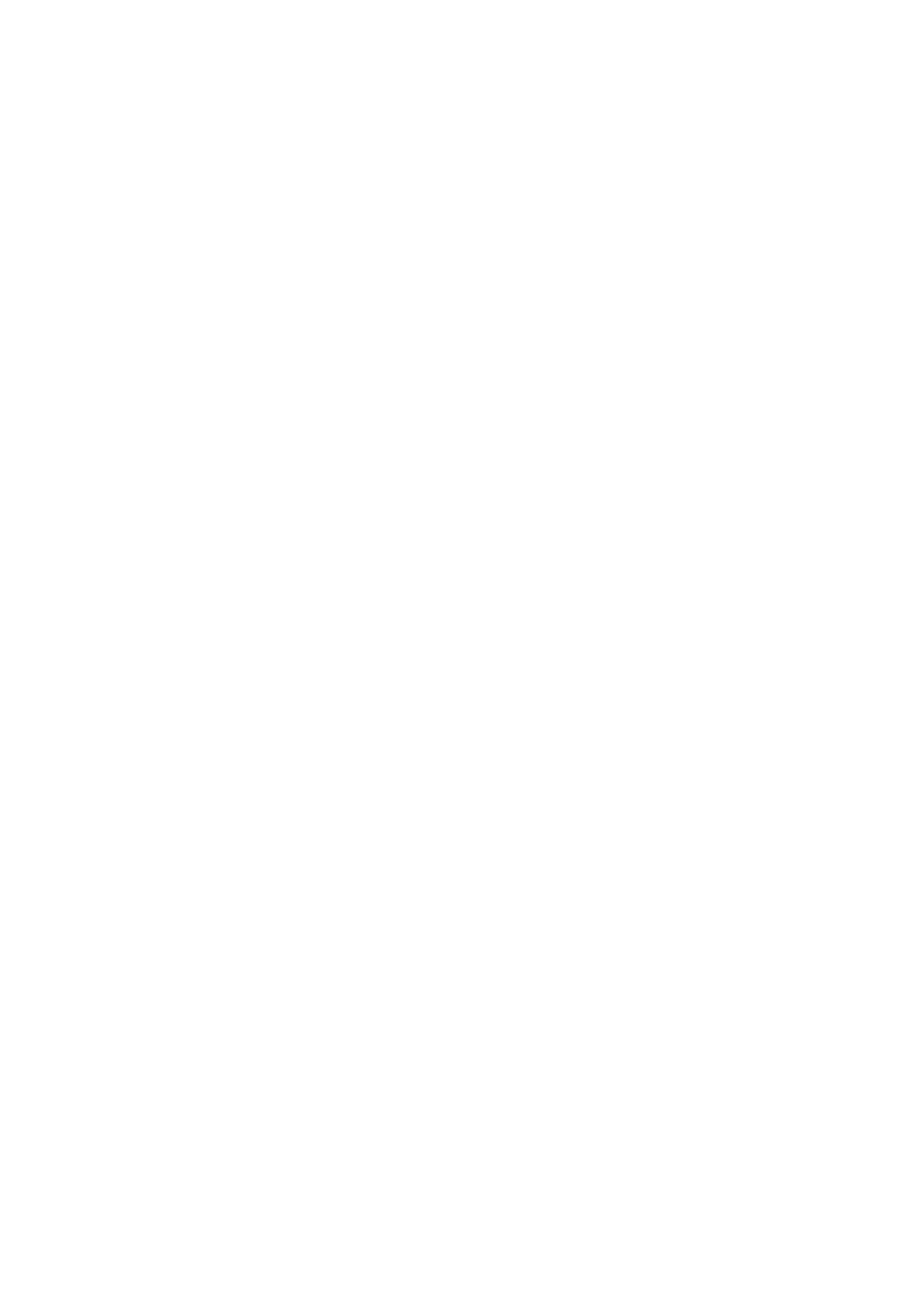

# **Celebrating Renfrewshire Participatory Budgeting Results October 2020**

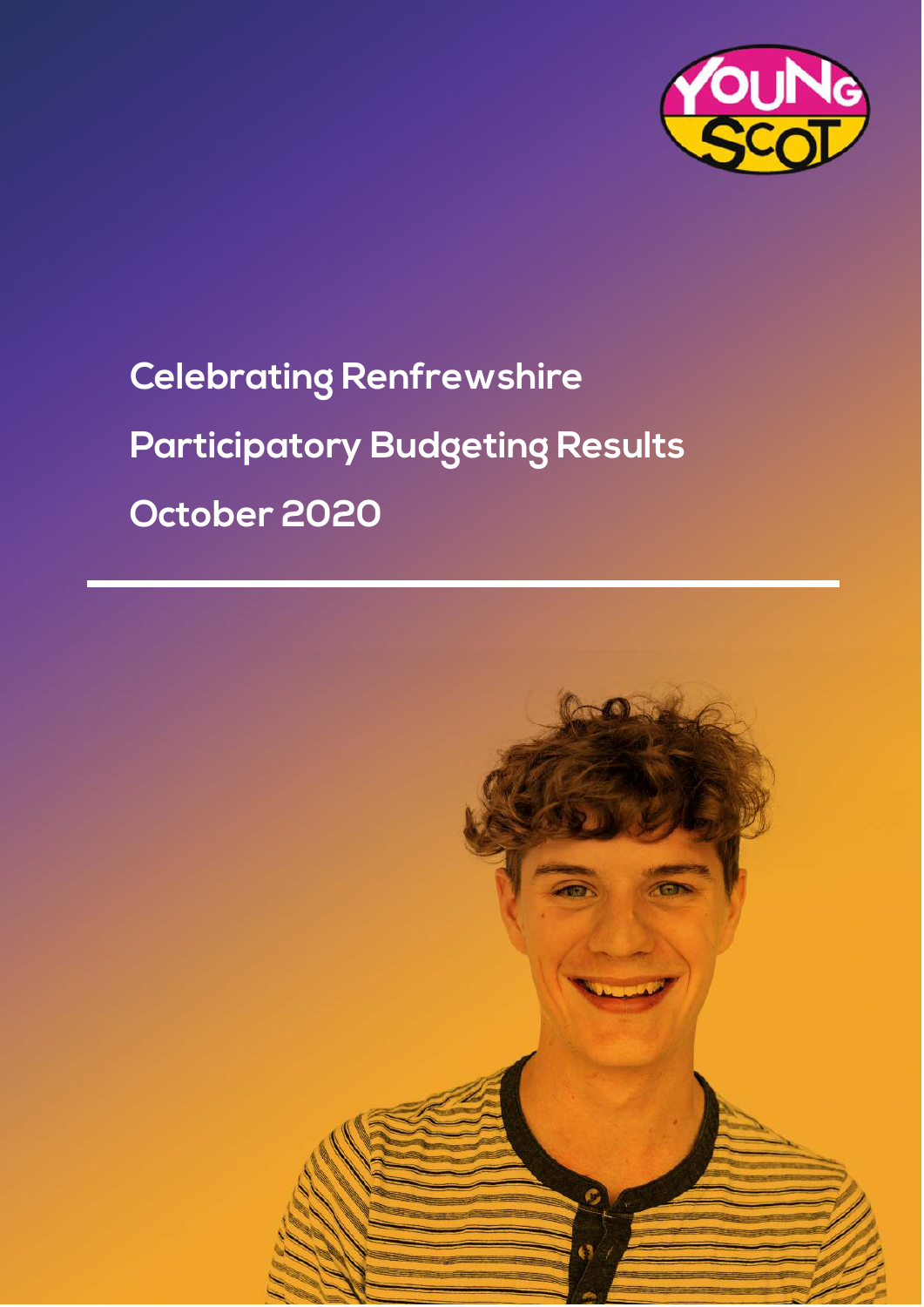#### **Introduction**

Renfrewshire Council commissioned Young Scot to manage an online vote for a participatory budgeting exercise taking place in October 2020. This was branded as the 'Celebrating Renfrewshire' event.

Young Scot Supported the vote in two ways. Firstly, a campaign was created at the Young Scot website, young.scot. This campaign allowed young people to check out the projects before the vote went live and also allowed the projects themselves to check the information that they had supplied. After the vote is complete we will change the campaign page to reflect the winning projects.

Secondly, voting took place online using the Young Scot online voting platform. Young people were able to vote using a valid Young Scot card issued in Renfrewshire or by using one of 50,000 temporary numbers that were issued to Renfrewshire Council staff. The vote was open to all young people aged 12-25 in the area. We know that the vast majority of young people in the area have been issued with a Young Scot card. Renfrewshire Council staff handled the issuing of temporary numbers with a robust process to ensure that young people were not issued with more than one number.

Voting took place from Midday on 12th October 2020 until 17:00 on the 6 th November 2020. This was during the global COVID-19 pandemic, which meant that all promotion of the vote was online rather than face to face

One vote was held with seven geographic areas as constituencies. Young people logged into the system using their Young Scot card number or a temporary number issued by Renfrewshire Council staff. Young people then had to choose one of the seven geographic constituencies based on the Local Partnership Boundaries within Renfrewshire. Each card number or temporary number allowed that young person to vote in any one, but only one constituency. Young people were then presented with between 5 and 24 projects to choose from. Voters had to use 3 equal votes, with only one vote being allocated to any one project. This gave a first past the post result.

Voting could be carried out using a computer, phone or other internet device. Renfrewshire Youth Services promoted the vote by visiting schools and youth groups around the area.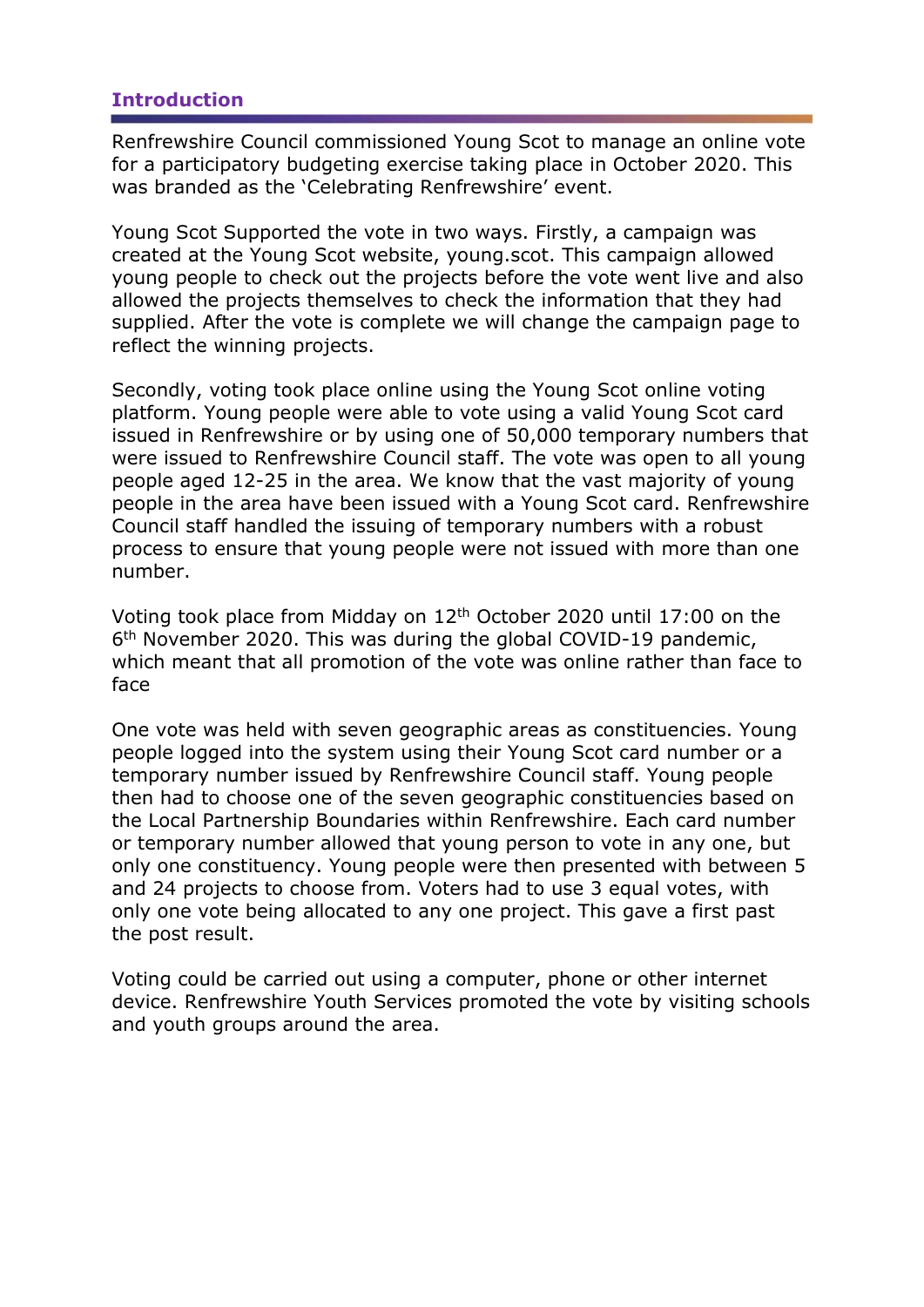# **Voting summary:**

**1721** individual young people voted in total **5163** choices were made in total – (exactly 3 choices per person) There were **43** spoiled votes\*

#### **Results**

The results of the seven areas are as follows: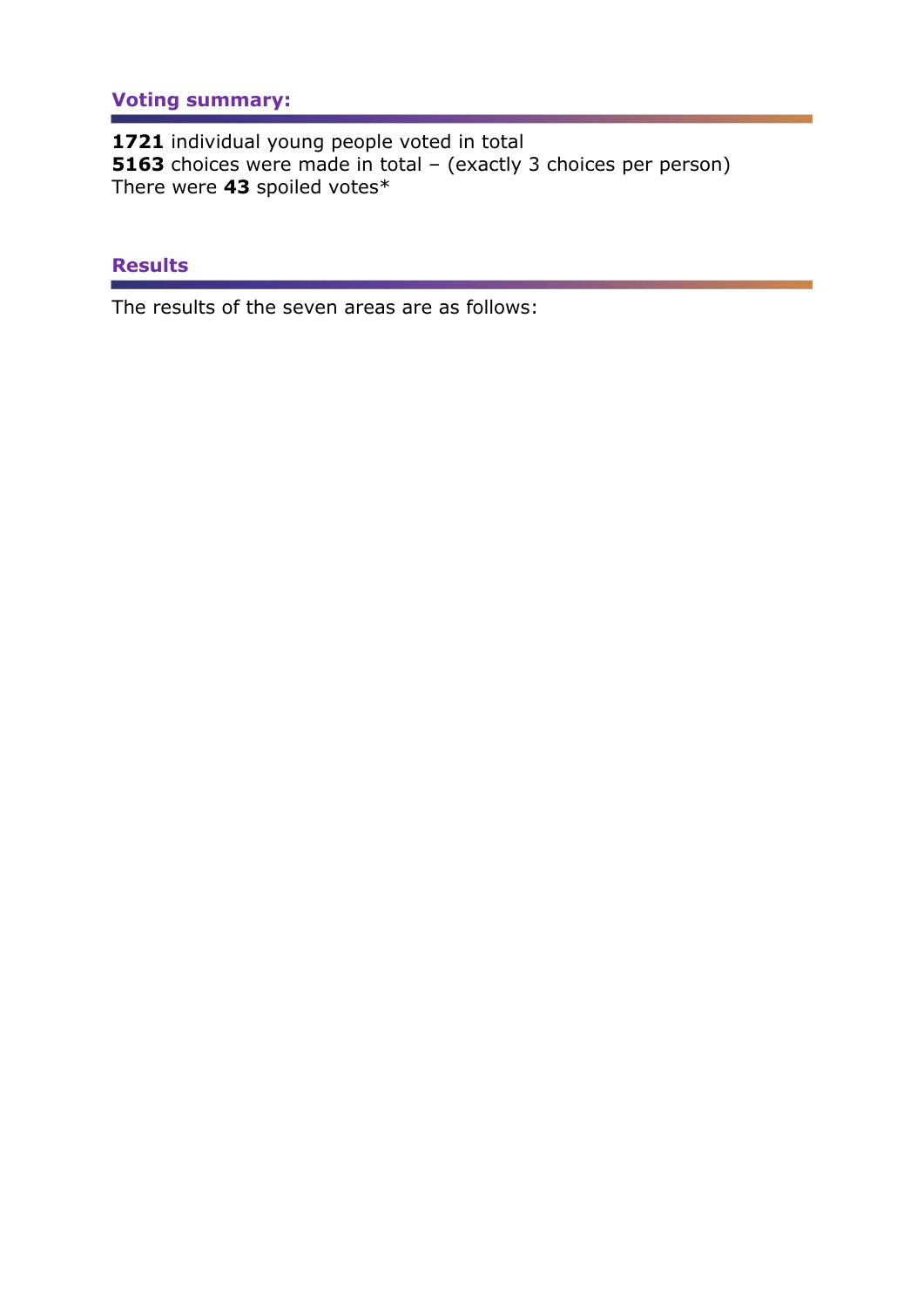# **Paisley North, West and Central**

## **421** valid votes, with **1263** candidate preferences

| <b>Name of Application</b>                                              | <b>Requested</b> | <b>Rank</b>    | votes  | <b>Awarded</b> |
|-------------------------------------------------------------------------|------------------|----------------|--------|----------------|
| Pachedu                                                                 | 2,000            | $\mathbf{1}$   | 171    | 2000           |
| Paisley YMCA                                                            | 1,500            | $\overline{2}$ | 164    | 1500           |
| Loud n Proud                                                            | 2,000            | 3              | 163    | 2000           |
| Twist and Hit Cheerleaders                                              | 1,686            | 4              | 110    | 1685.82        |
| Own Yer Bike                                                            | 1,982            | 5              | 80     | 1982.28        |
| Darkwood Crew - Helping Ferguslie<br>FlourishVillage Green Mural Projec | 2,000            | 6              | 64     | 2000           |
| Paisley Pirates Supporters Club                                         | 2,000            | 7              | 62     | 2000           |
| Cameron Dance Group                                                     | 1,000            | 8              | 54     | 1000           |
| Pals of the privies (SCIO)                                              | 2,000            | 9              | 48     | 2000           |
| <b>Renfrewshire Carers Centre</b>                                       | 1,886            | 10             | 46     | 1886           |
| I Am Me Scotland                                                        | 2,000            | 11             | 40     | 2000           |
| Right2dance                                                             | 1,980            | 12             | 39     | 1078.9         |
| Blue Triangle Housing Association Covid 19<br>and Mental Health         | 384              | 13             | 31     | 0              |
| Renfrewshire Youth Voice                                                | 2,000            | 14             | 30     | $\mathbf 0$    |
| Kelburne Hockey Club                                                    | 1,500            | 15             | 27     | 0              |
| Paisley sea cadets                                                      | 2,000            | 16             | 24     | 0              |
| Paisley Barbell                                                         | 2,000            | 17             | 22     | 0              |
| <b>CREATE Paisley</b>                                                   | 1,905            | 18             | 17     | 0              |
| <b>PACE Theatre Company</b>                                             | 2,000            | 18             | 17     | $\mathbf 0$    |
| Young Enterprise Renfrewshire                                           | 2,000            | 20             | 16     | 0              |
| <b>CREATE Paisley The Event Team-</b>                                   | 2,000            | 21             | $11\,$ | 0              |
| Renfrew Rocks                                                           | 2,000            | 22             | 10     | 0              |
| <b>CREATE Paisley</b>                                                   | 2,000            | 23             | 9      | 0              |
| Afroscots United Fc                                                     | 2,000            | 24             | 8      | 0              |
| <b>Totals</b>                                                           | 43,823           |                | 1,263  | 21,133         |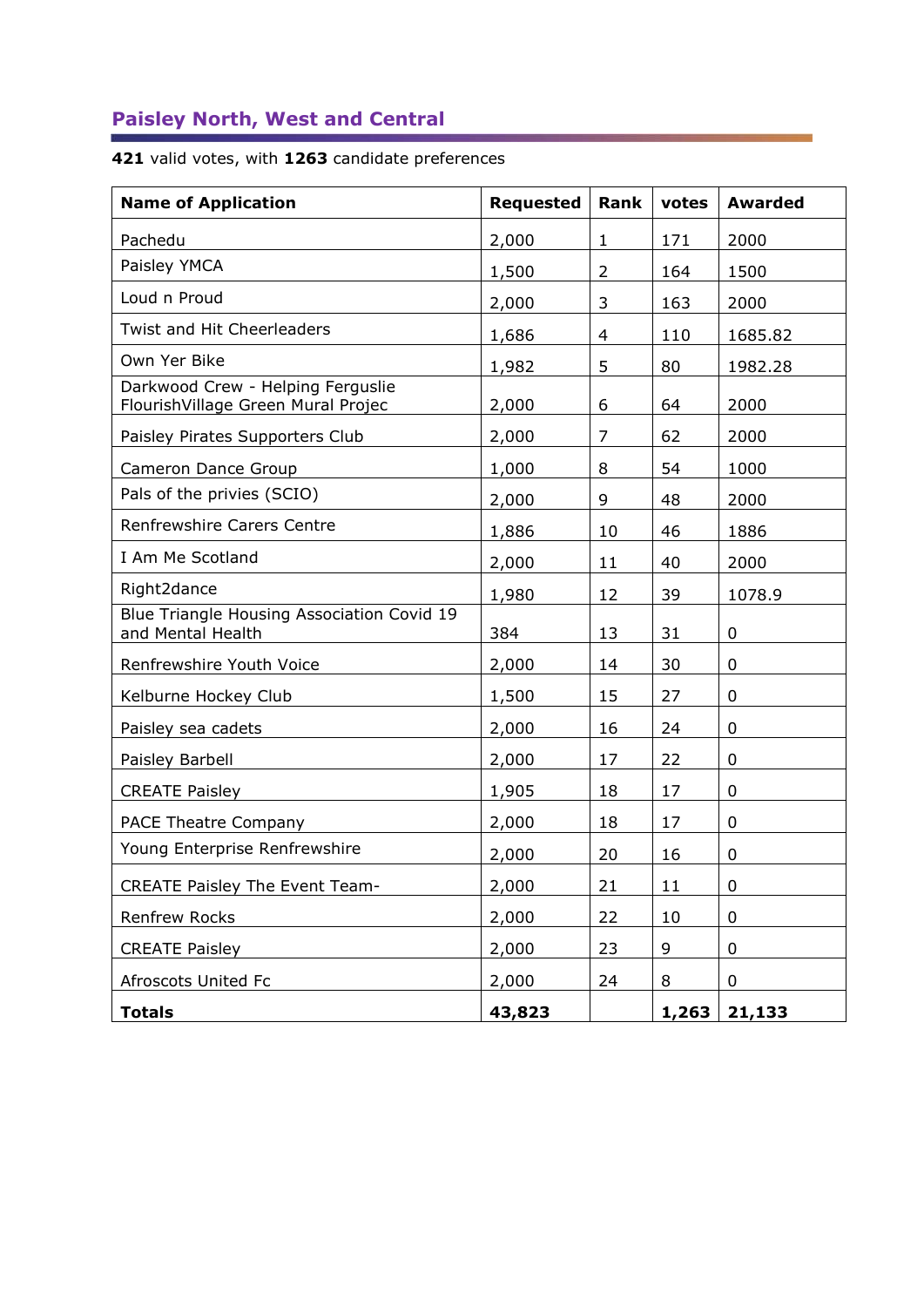**341** valid votes, with **1023** candidate preferences

| <b>Name of Application</b>                 | <b>Amount</b><br><b>Requested</b> | <b>Rank</b>    | votes | <b>Amount</b><br><b>Awarded</b> |
|--------------------------------------------|-----------------------------------|----------------|-------|---------------------------------|
| Renfrew YMCA SCIO                          | 1800                              | $\mathbf{1}$   | 199   | 1800                            |
| St Mirren Youth Football Club              | 2000                              | $\overline{2}$ | 134   | 2000                            |
| Renfrew High Sports Leaders                | 2000                              | 3              | 121   | 2000                            |
| Trinity High School                        | 850                               | $\overline{4}$ | 113   | 850                             |
| Renfrewshire Carers Centre Young<br>carers | 1886                              | 5              | 64    | 1886                            |
| Lamont Farm Project                        | 2000                              | 6              | 63    | 2000                            |
| Rainbow Turtle                             | 750                               | $\overline{7}$ | 49    | 750                             |
| Always included                            | 2000                              | 8              | 48    | 2000                            |
| Loud n Proud                               | 2000                              | 9              | 47    | 2000                            |
| Young Enterprise Renfrewshire              | 2000                              | 10             | 46    | 2000                            |
| Paisley Pirates Supporters Club            | 2000                              | 11             | 42    | 1371                            |
| I Am Me Scotland                           | 2000                              | 12             | 38    | $\mathbf 0$                     |
| <b>Renfrew Rocks</b>                       | 2000                              | 13             | 34    | 0                               |
| Afroscots United Fc                        | 2000                              | 14             | 25    | 0                               |
| <b>Totals</b>                              | 25286                             |                | 1023  | 18657                           |

a sa kacamatan ing Kabupatèn Kabupatèn Ing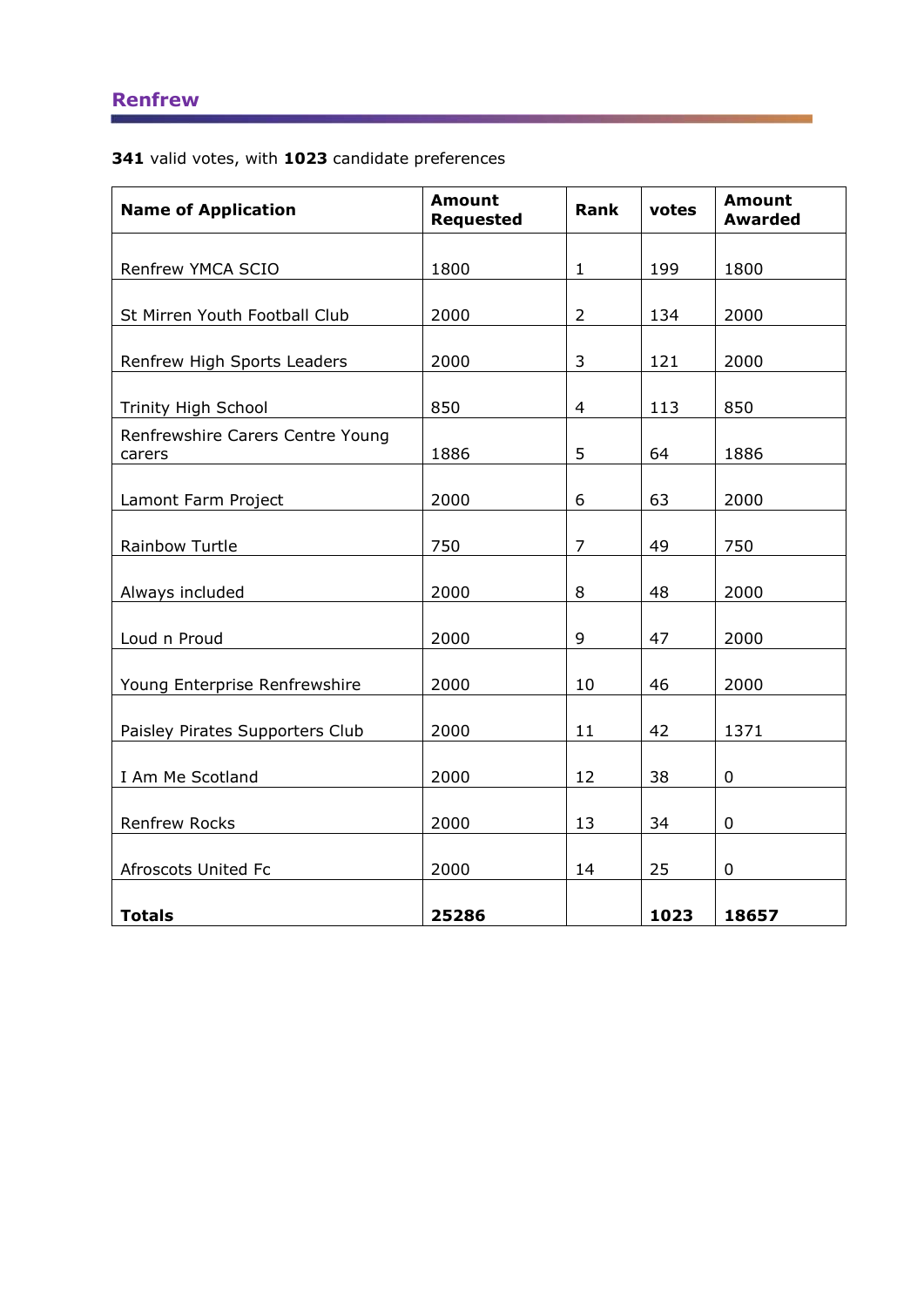## **Johnstone and Linwood**

**251** valid votes, with **753** candidate preferences

| <b>Name of Application</b>                      | <b>Amount</b><br><b>Requested</b> | <b>Rank</b>    | votes | <b>Amount</b><br><b>Awarded</b> |
|-------------------------------------------------|-----------------------------------|----------------|-------|---------------------------------|
| Pachedu                                         | 2000                              | $\mathbf{1}$   | 127   | 2000                            |
| Paisley YMCA                                    | 1500                              | $\overline{2}$ | 114   | 1500                            |
| Renfrewshire Carers Centre                      | 1886                              | 3              | 79    | 1886                            |
| YOUTH INTERVENTIONS SC046578                    | 2000                              | $\overline{4}$ | 75    | 2000                            |
| <b>Active Communities</b>                       | 2000                              | 5              | 65    | 2000                            |
| Own Yer Bike                                    | 1982.28                           | 6              | 50    | 1982.28                         |
| Renfrewshire Youth Voice                        | 2000                              | $\overline{7}$ | 43    | 2000                            |
| Sandyflats tenants and residents<br>association | 2000                              | 8              | 42    | 2000                            |
| Always included                                 | 2000                              | 9              | 31    | 2000                            |
| Fordbank Scout Group                            | 2000                              | 10             | 29    | 2000                            |
| Young Enterprise Renfrewshire                   | 2000                              | 11             | 23    | 1164.36                         |
| Afroscots United Fc                             | 2000                              | 11             | 23    | 1164.36                         |
| <b>CREATE Paisley Event Team-</b><br>Amplified  | 2000                              | 14             | 20    | 0                               |
| <b>CREATE Paisley CREATE Mentoring</b>          | 2000                              | 15             | 11    | 0                               |
| Spoiled votes*                                  |                                   |                | 21    |                                 |
| totals                                          | 27368.28                          |                | 753   | 21697                           |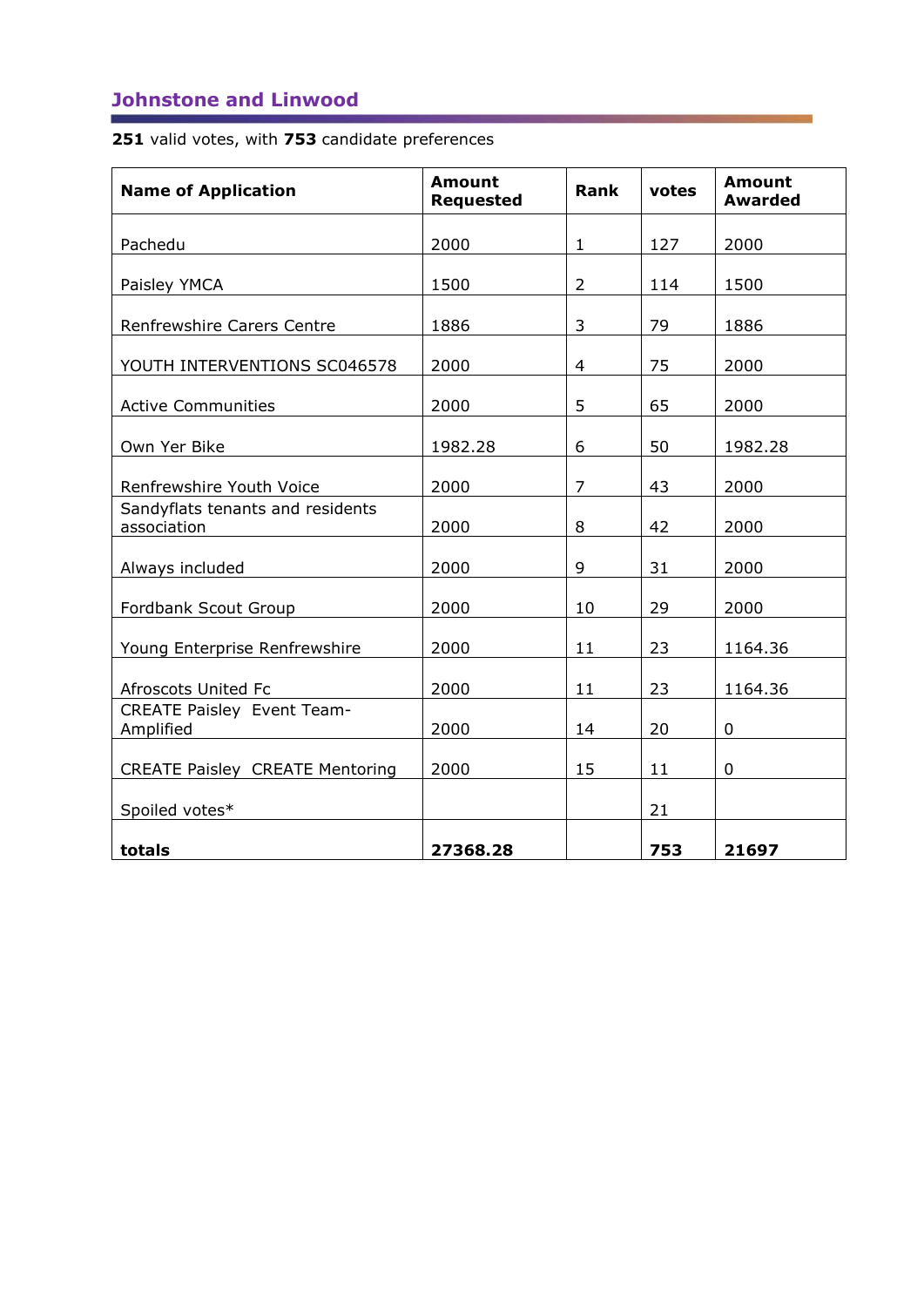# **The villages**

**249** valid votes, with **747** candidate preferences

| <b>Name of Application</b>                 | Amount<br><b>Requested</b> | Rank | votes | Amount<br><b>Awarded</b> |
|--------------------------------------------|----------------------------|------|-------|--------------------------|
|                                            |                            |      |       |                          |
| Gryffe High School                         | 1500                       | 1    | 230   | 1500                     |
| Renfrewshire Carers Centre Young<br>carers | 1886                       | 2    | 179   | 1886                     |
|                                            |                            |      |       |                          |
| Lamont Farm Project                        | 2000                       | 3    | 175   | 2000                     |
| Johnstone Burgh 2007's Football<br>Team    | 2000                       | 4    | 82    | 2000                     |
|                                            |                            |      |       |                          |
| 1st Lochwinnoch Boy's Brigade              | 2000                       | 5    | 81    | 2000                     |
|                                            |                            |      |       |                          |
| <b>Totals</b>                              | 9386                       |      | 747   | 9386                     |

<u> 1988 - Paris Andrewski, politik politik (</u>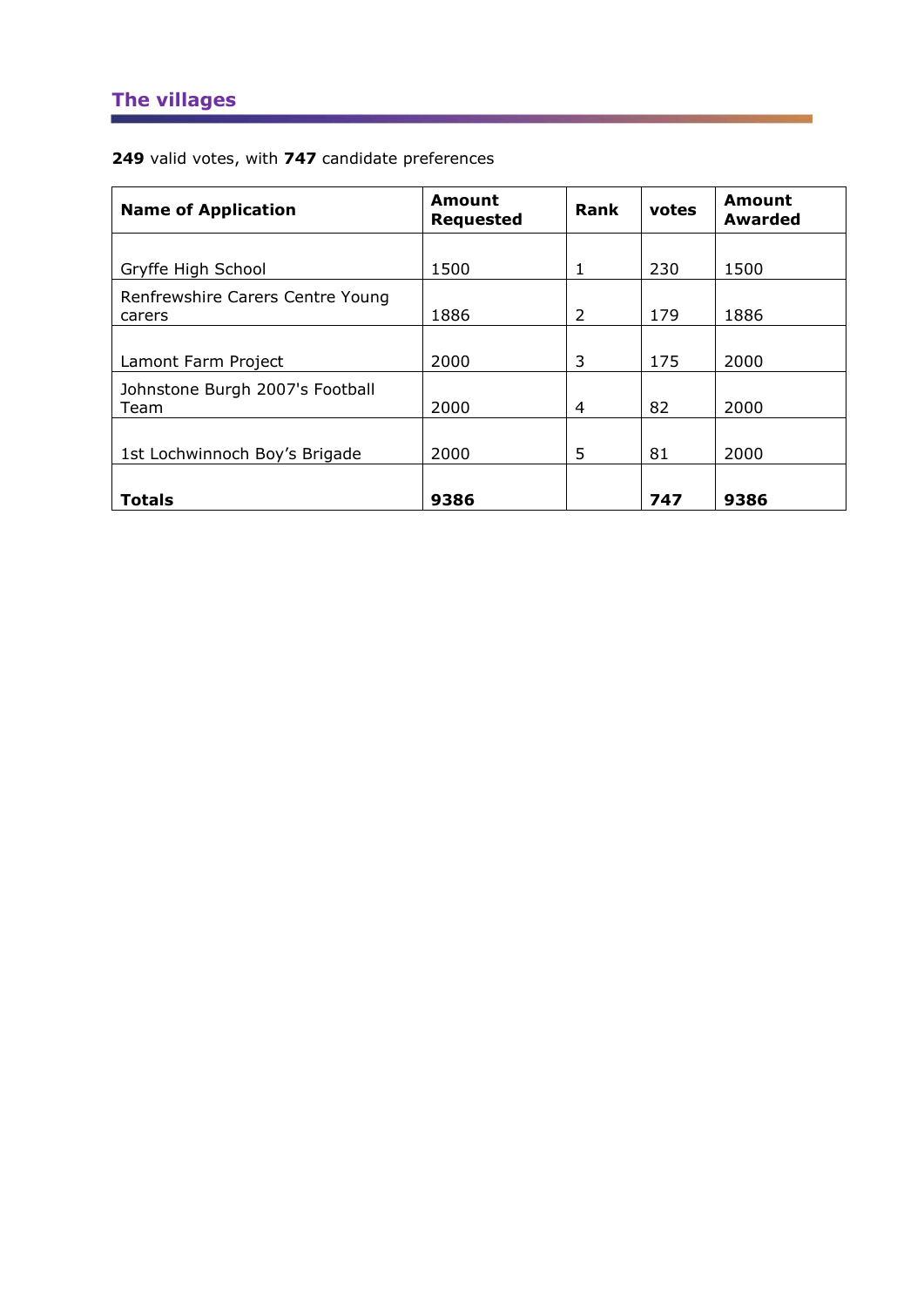# **Paisley East**

#### **246** valid votes, with **738**

candidate preferences

| <b>Name of Application</b>        | <b>Amount</b><br><b>Requested</b> | <b>Rank</b>    | votes | <b>Amount</b><br><b>Awarded</b> |
|-----------------------------------|-----------------------------------|----------------|-------|---------------------------------|
| Loud n Proud                      | 2,000                             | $\mathbf{1}$   | 125   | 2000                            |
| Paisley YMCA                      | 1,500                             | $\overline{2}$ | 123   | 1500                            |
| Pachedu                           | 2,000                             | 3              | 114   | 2000                            |
| St Andrews Academy                | 2,000                             | 3              | 114   | 2000                            |
| Kelburne Hockey Club              | 1,500                             | 5              | 67    | 1500                            |
| Paisley Barbell Powerlifting Club | 2,000                             | 6              | 52    | 2000                            |
| <b>PACE Theatre Company</b>       | 2,000                             | $\overline{7}$ | 38    | 2000                            |
| Own Yer Bike                      | 1,982                             | 8              | 24    | 1982.28                         |
| Paisley sea cadets                | 2,000                             | 8              | 24    | 2000                            |
| Who Cares? Scotland               | 1,736                             | 10             | 23    | 1736                            |
| <b>CREATE Paisley</b>             | 2,000                             | 11             | 16    | 2000                            |
| I Am Me Scotland                  | 2,000                             | 12             | 13    | 2000                            |
| Outspoken Arts Scotland Limited   | 2,000                             | 13             | 5     | 1376.72                         |
| <b>Totals</b>                     | 24,718                            |                | 738   | 24,095                          |

<u> San Amerikaansk politiker (</u>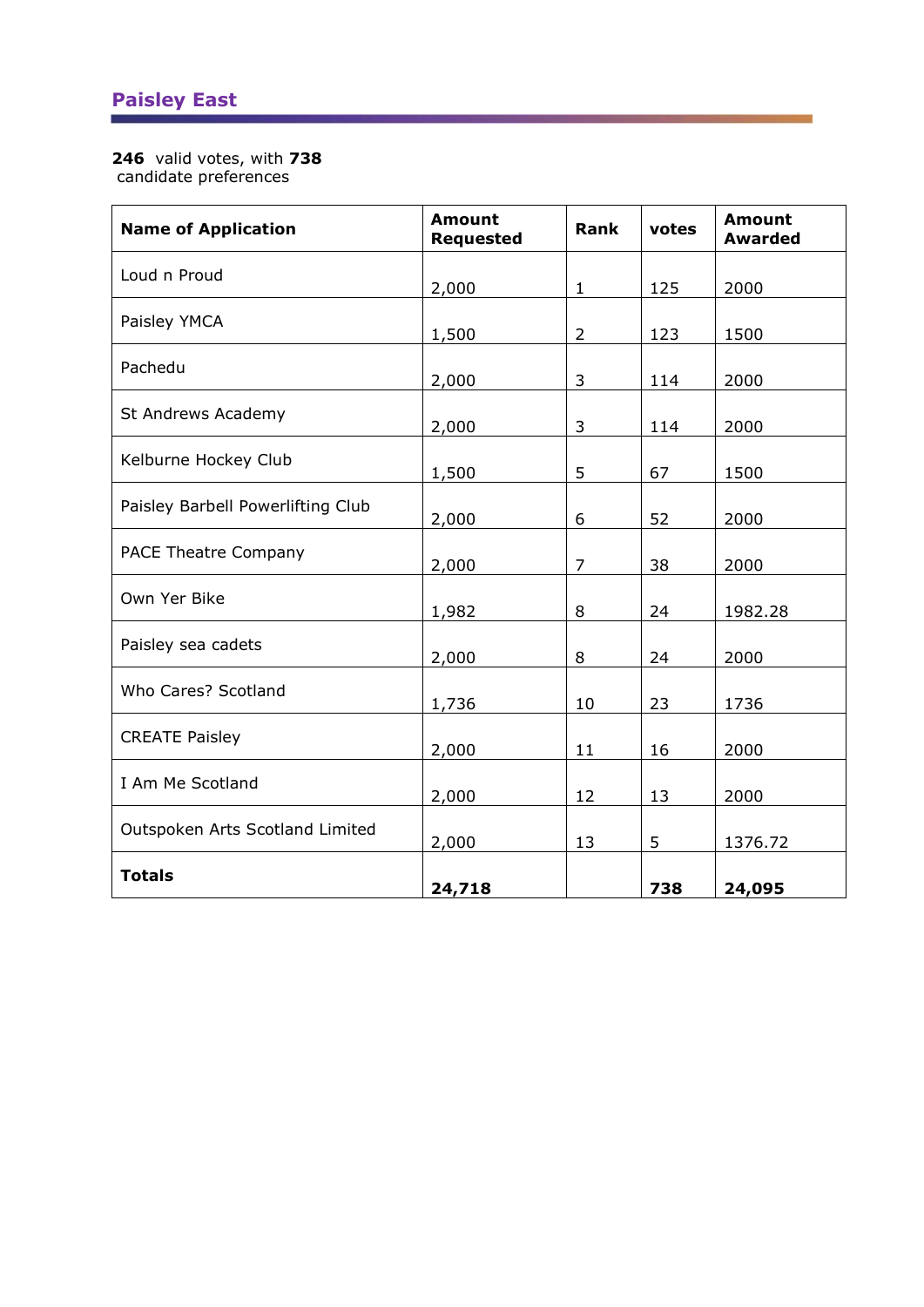# **Gleniffer**

**146** valid votes, with **438** candidate preferences

| <b>Name of Application</b>      | <b>Amount</b><br><b>Requested</b> | <b>Rank</b> | votes | Amount<br><b>Awarded</b> |
|---------------------------------|-----------------------------------|-------------|-------|--------------------------|
|                                 | 2,000                             | 1           | 117   | 2000                     |
| Gleniffer High School           |                                   |             |       |                          |
| Renfrewshire Carers Centre      | 1,886                             | 2           | 94    | 1886                     |
| Renfrewshire Youth Voice        | 2,000                             | 3           | 58    | 2000                     |
| <b>PACE Theatre Company</b>     | 2,000                             | 4           | 47    | 2000                     |
| <b>RAMH</b>                     | 2,000                             | 5           | 45    | 2000                     |
| Paisley Pirates Supporters Club | 2,000                             | 6           | 39    | 2000                     |
| Paisley sea cadets              | 2,000                             | 7           | 38    | 2000                     |
| <b>Totals</b>                   | 13,886                            |             | 438   | 13886                    |

<u> Alban Maria (</u>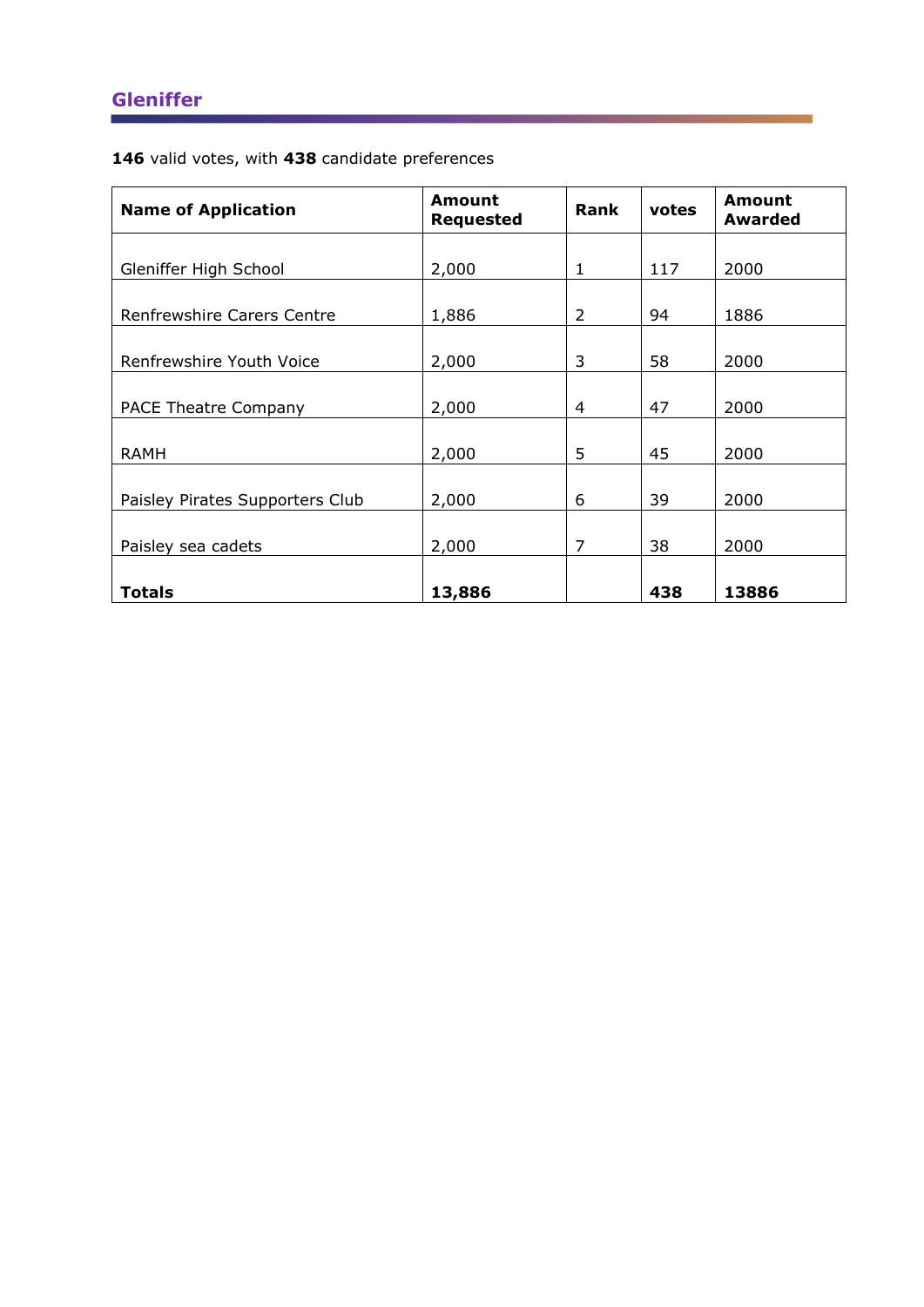| <b>Name of Application</b>                                                         | Amount<br><b>Requested</b> | Rank | votes | Amount<br><b>Awarded</b> |
|------------------------------------------------------------------------------------|----------------------------|------|-------|--------------------------|
| Trinity High School (will be applying<br>on behalf of the Sports Leaders<br>group) | 850                        | 1    | 39    | 850                      |
| Renfrewshire Carers Centre Young<br>carers                                         | 1886                       | 2    | 37    | 1886                     |
| Lamont Farm Project                                                                | 2000                       | 3    | 27    | 2000                     |
| Erskine Youth Council                                                              | 1997                       | 4    | 26    | 1997                     |
| Always included                                                                    | 2000                       | 5    | 23    | 2000                     |
| St Mirren Youth Football Club                                                      | 2000                       | 7    | 14    | 2000                     |
| <b>Renfrew Rocks</b>                                                               | 2000                       | 8    | 13    | 2000                     |
| Spoiled votes*                                                                     |                            |      | 22    |                          |
| <b>Totals</b>                                                                      | 12733                      |      | 201   | 12733                    |

**67** valid votes, with **201** candidate preferences

#### **Conclusions**

The celebrating Renfrewshire vote was a success with a total of 1721 voting young people. This represents a great achievement from young people and the staff of Renfrewshire, particularly during the time of the global COVID-19 pandemic and Young Scot hope to be able to support similar votes in the future.

\*Votes spoiled due to project not meeting the requirements of the fund